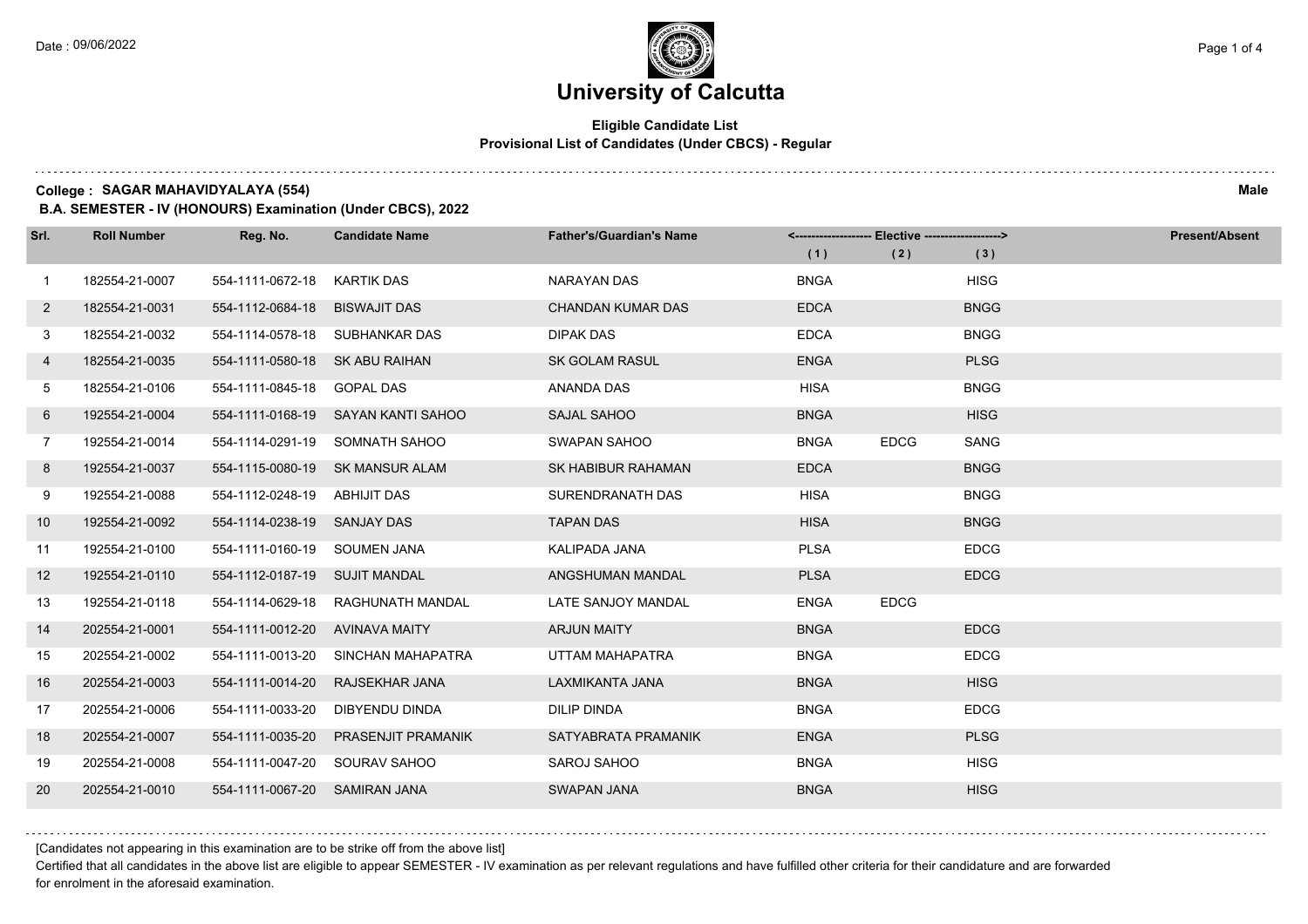# **University of Calcutta**

### **Eligible Candidate List Provisional List of Candidates (Under CBCS) - Regular**

**College : SAGAR MAHAVIDYALAYA (554) Male**

**B.A. SEMESTER - IV (HONOURS) Examination (Under CBCS), 2022**

| Srl. | <b>Roll Number</b> | Reg. No.                       | <b>Candidate Name</b>               | <b>Father's/Guardian's Name</b> |             | <------------------- Elective ------------------> |             | <b>Present/Absent</b> |
|------|--------------------|--------------------------------|-------------------------------------|---------------------------------|-------------|---------------------------------------------------|-------------|-----------------------|
|      |                    |                                |                                     |                                 | (1)         | (2)                                               | (3)         |                       |
| 21   | 202554-21-0011     | 554-1111-0071-20               | SAMARJIT BERA                       | <b>BUDDHADEB BERA</b>           | <b>BNGA</b> |                                                   | <b>HISG</b> |                       |
| 22   | 202554-21-0012     |                                | 554-1111-0092-20 SUBHANKAR BERA     | <b>DIPAK BERA</b>               | <b>BNGA</b> | <b>HISG</b>                                       |             |                       |
| 23   | 202554-21-0013     | 554-1111-0097-20 ARPAN JANA    |                                     | NIRUPAM JANA                    | <b>GEOA</b> |                                                   | <b>HISG</b> |                       |
| 24   | 202554-21-0014     | 554-1111-0113-20 SOUMEN BERA   |                                     | <b>MAHADEB BERA</b>             | <b>GEOA</b> |                                                   | <b>HISG</b> |                       |
| 25   | 202554-21-0018     | 554-1111-0139-20 SUDIPTA GIRI  |                                     | <b>TAPAS GIRI</b>               | <b>GEOA</b> |                                                   | <b>HISG</b> |                       |
| 26   | 202554-21-0019     |                                | 554-1111-0140-20 SHYAMSUNDAR MANNA  | PRADIP MANNA                    | <b>GEOA</b> |                                                   | <b>HISG</b> |                       |
| 27   | 202554-21-0020     | 554-1111-0147-20 SUDIPTA MANNA |                                     | <b>JADUPATI MANNA</b>           | <b>PLSA</b> |                                                   | <b>EDCG</b> |                       |
| 28   | 202554-21-0021     | 554-1111-0166-20               | <b>PRADIP MAITY</b>                 | <b>DILIP MAITY</b>              | <b>GEOA</b> |                                                   | <b>HISG</b> |                       |
| 29   | 202554-21-0024     | 554-1111-0170-20               | DEBANJAN PARIA                      | DEBABRATA PARIA                 | <b>GEOA</b> |                                                   | <b>HISG</b> |                       |
| 30   | 202554-21-0025     | 554-1111-0176-20 SK IYASIN     |                                     | <b>SK RAHIMUL</b>               | <b>PLSA</b> |                                                   | <b>EDCG</b> |                       |
| 31   | 202554-21-0029     | 554-1111-0194-20 JAYANTA GIRI  |                                     | SUNIL GIRI                      | <b>HISA</b> |                                                   | <b>BNGG</b> |                       |
| 32   | 202554-21-0031     | 554-1111-0201-20               | <b>MANORANJAN PATRA</b>             | <b>KHOKAN PATRA</b>             | <b>HISA</b> |                                                   | <b>BNGG</b> |                       |
| 33   | 202554-21-0033     | 554-1111-0207-20               | SWADESH PRADHAN                     | <b>MANTU PRADHAN</b>            | <b>HISA</b> |                                                   | <b>BNGG</b> |                       |
| 34   | 202554-21-0034     | 554-1111-0208-20               | <b>GURUPADA MAITY</b>               | <b>BIPUL MAITY</b>              | <b>HISA</b> |                                                   | <b>BNGG</b> |                       |
| 35   | 202554-21-0035     |                                | 554-1111-0209-20 SUBHADIP MAHATA    | <b>DILIP MAHATA</b>             | <b>HISA</b> |                                                   | <b>BNGG</b> |                       |
| 36   | 202554-21-0038     |                                | 554-1111-0216-20 SOUMYA KANTI GAYEN | <b>SRIKRISHNA GAYEN</b>         | <b>ENGA</b> |                                                   | <b>PLSG</b> |                       |
| 37   | 202554-21-0046     | 554-1111-0261-20               | <b>SK LATIF</b>                     | SK ANWOR ALI                    | <b>PLSA</b> |                                                   | <b>EDCG</b> |                       |
| 38   | 202554-21-0048     | 554-1111-0277-20 ANUPAM GIRI   |                                     | <b>LAKSHMAN CHANDRA GIRI</b>    | <b>GEOA</b> |                                                   | <b>HISG</b> |                       |
| 39   | 202554-21-0052     | 554-1112-0015-20               | BISWAJIT SHYAMAL                    | HIMANGSHU SHYAMAL               | <b>BNGA</b> |                                                   | <b>EDCG</b> |                       |
| 40   | 202554-21-0053     | 554-1112-0020-20               | <b>MANGALDIP PRAMANIK</b>           | <b>MANAS KUMAR PRAMANIK</b>     | <b>SANA</b> |                                                   | <b>HISG</b> |                       |

[Candidates not appearing in this examination are to be strike off from the above list]

Certified that all candidates in the above list are eligible to appear SEMESTER - IV examination as per relevant regulations and have fulfilled other criteria for their candidature and are forwarded for enrolment in the aforesaid examination.

. . . . . . . .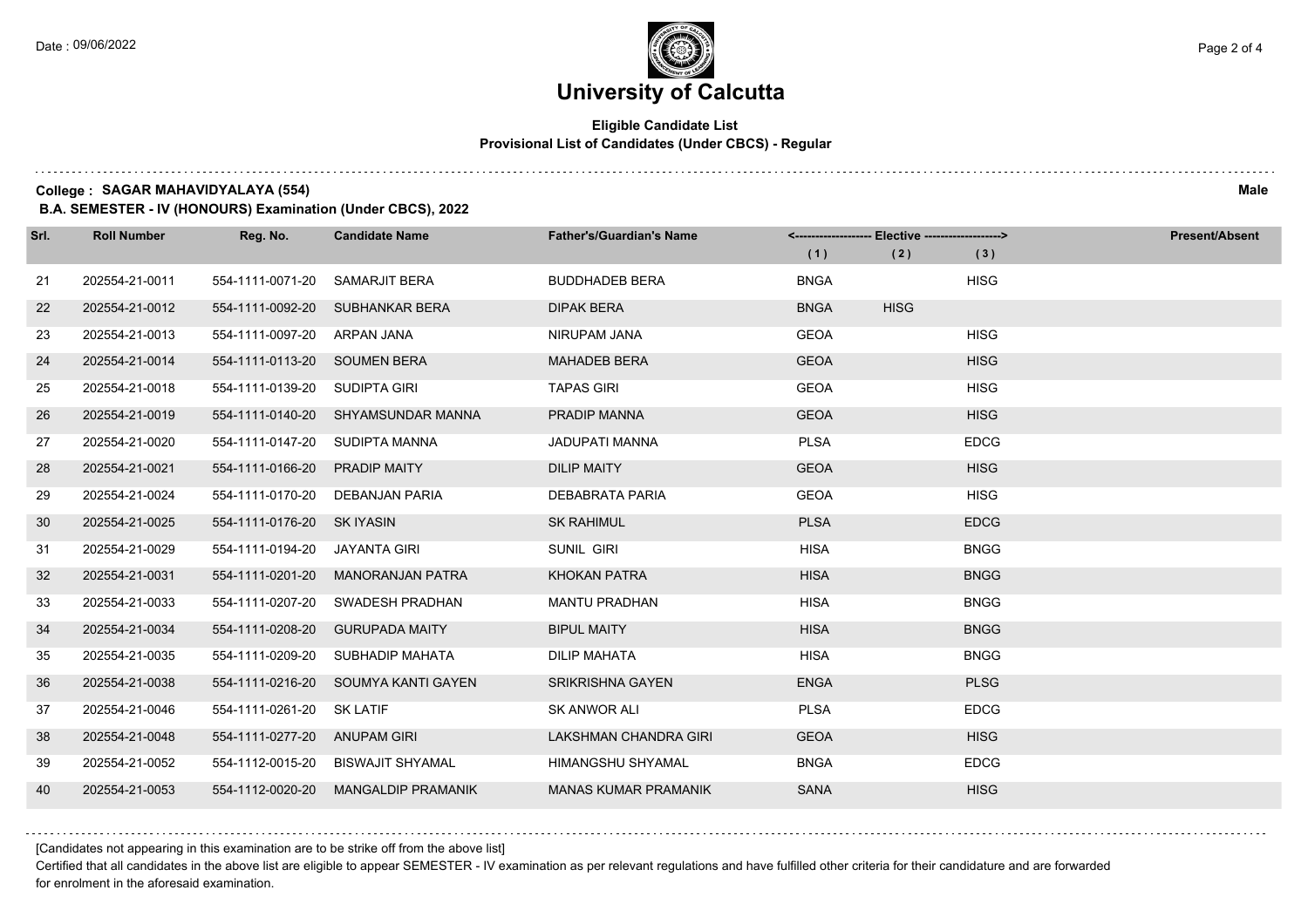## **University of Calcutta**

### **Eligible Candidate List Provisional List of Candidates (Under CBCS) - Regular**

**College : SAGAR MAHAVIDYALAYA (554) Male**

**B.A. SEMESTER - IV (HONOURS) Examination (Under CBCS), 2022**

| Srl. | <b>Roll Number</b> | Reg. No.                     | <b>Candidate Name</b>           | <b>Father's/Guardian's Name</b> | <-------------------- Elective -------------------> |     |             | <b>Present/Absent</b> |
|------|--------------------|------------------------------|---------------------------------|---------------------------------|-----------------------------------------------------|-----|-------------|-----------------------|
|      |                    |                              |                                 |                                 | (1)                                                 | (2) | (3)         |                       |
| 41   | 202554-21-0055     | 554-1112-0051-20             | SUBRATA MANDAL                  | LAXMIKANTA MANDAL               | <b>ENGA</b>                                         |     | <b>PLSG</b> |                       |
| 42   | 202554-21-0057     | 554-1112-0066-20             | SUBRATA RANJIT                  | <b>SUSANTA RANJIT</b>           | <b>BNGA</b>                                         |     | <b>SANG</b> |                       |
| 43   | 202554-21-0058     | 554-1112-0082-20             | SHUBHARANJAN BAR                | <b>TAPAS BAR</b>                | <b>BNGA</b>                                         |     | <b>EDCG</b> |                       |
| 44   | 202554-21-0059     |                              | 554-1112-0100-20 SUBHANKAR DAS  | <b>SUBHASH DAS</b>              | <b>PLSA</b>                                         |     | <b>EDCG</b> |                       |
| 45   | 202554-21-0060     | 554-1112-0102-20             | <b>BINAY DALAI</b>              | <b>SATYABAN DALAI</b>           | <b>PLSA</b>                                         |     | <b>EDCG</b> |                       |
| 46   | 202554-21-0062     | 554-1112-0134-20 SURAJ GARU  |                                 | <b>SHANKAR GARU</b>             | <b>EDCA</b>                                         |     | <b>BNGG</b> |                       |
| 47   | 202554-21-0064     | 554-1112-0142-20 SAGAR DAS   |                                 | <b>PRANAB DAS</b>               | <b>GEOA</b>                                         |     | <b>HISG</b> |                       |
| 48   | 202554-21-0065     |                              | 554-1112-0144-20 SHIBNATH DAKUA | <b>MADAN DKUA</b>               | <b>PLSA</b>                                         |     | <b>EDCG</b> |                       |
| 49   | 202554-21-0066     | 554-1112-0145-20             | ANUBHAB DAS                     | TAPAN KUMAR DAS                 | <b>PLSA</b>                                         |     | <b>EDCG</b> |                       |
| 50   | 202554-21-0067     | 554-1112-0162-20             | <b>MANORANJAN SHIT</b>          | <b>SASANKA SHIT</b>             | <b>EDCA</b>                                         |     | <b>BNGG</b> |                       |
| 51   | 202554-21-0068     | 554-1112-0163-20             | <b>BIBHAS MANDAL</b>            | <b>KAMALESH MANDAL</b>          | <b>EDCA</b>                                         |     | <b>BNGG</b> |                       |
| 52   | 202554-21-0069     | 554-1112-0165-20             | <b>GOURANGA MIRDYA</b>          | PRADYOT MIRDYA                  | <b>PLSA</b>                                         |     | <b>EDCG</b> |                       |
| 53   | 202554-21-0070     | 554-1112-0172-20             | <b>SOUMEN DAS</b>               | <b>SHRIDAM DAS</b>              | <b>GEOA</b>                                         |     | <b>HISG</b> |                       |
| 54   | 202554-21-0071     | 554-1112-0173-20             | DEBABRATA MAITY                 | <b>RABIN MAITY</b>              | <b>GEOA</b>                                         |     | <b>HISG</b> |                       |
| 55   | 202554-21-0072     | 554-1112-0174-20             | <b>BASUDEV MAITY</b>            | <b>SANJOY MAITY</b>             | <b>GEOA</b>                                         |     | <b>HISG</b> |                       |
| 56   | 202554-21-0073     | 554-1112-0187-20             | <b>RANJAN SHIT</b>              | NABAKUMAR SHIT                  | <b>HISA</b>                                         |     | <b>BNGG</b> |                       |
| 57   | 202554-21-0074     | 554-1112-0197-20             | SUBRATA BARUI                   | LATE BALAI LAL BARUI            | <b>HISA</b>                                         |     | <b>BNGG</b> |                       |
| 58   | 202554-21-0075     | 554-1112-0198-20             | SUBHADIP DAS                    | LATE JOYDEB DAS                 | <b>EDCA</b>                                         |     | <b>BNGG</b> |                       |
| 59   | 202554-21-0078     | 554-1112-0211-20 SANTU MIDYA |                                 | ANUP MIDYA                      | <b>HISA</b>                                         |     | <b>BNGG</b> |                       |
| 60   | 202554-21-0080     |                              | 554-1112-0228-20 SUPRADIP PATRA | PRABODH PATRA                   | <b>HISA</b>                                         |     | <b>BNGG</b> |                       |

[Candidates not appearing in this examination are to be strike off from the above list]

Certified that all candidates in the above list are eligible to appear SEMESTER - IV examination as per relevant regulations and have fulfilled other criteria for their candidature and are forwarded for enrolment in the aforesaid examination.

and a state of